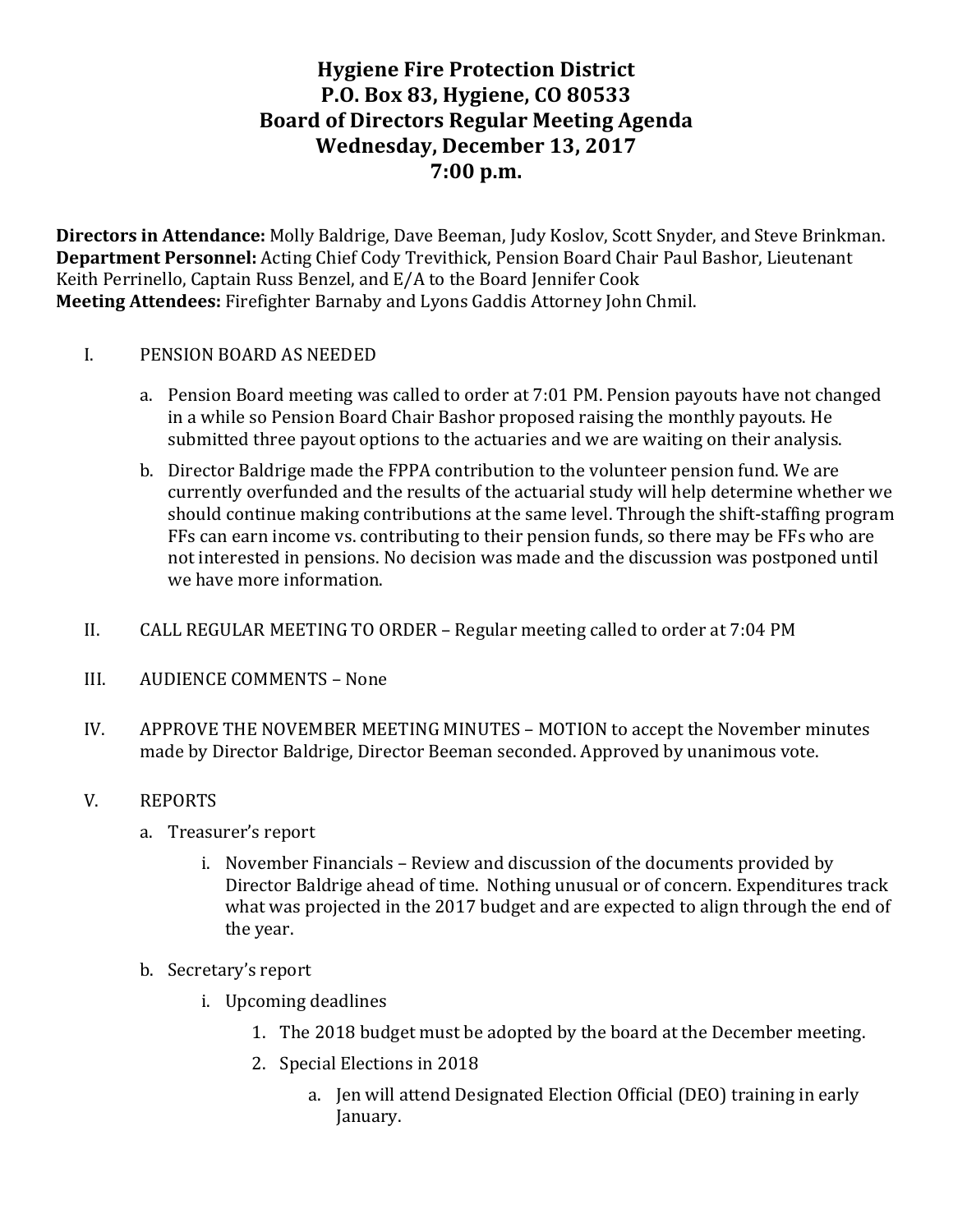- b. Director Koslov will post an advertisement for candidates in the Times-Call
- c. There are two current board members whose terms will end in May 2018. Both members are interested in running for another term and both are allowed to sit for another term if no one chooses to run against them. If there are no contenders for either seat, elections will be cancelled and each board member will retain their positions for another term.
- ii. Archive & Retention Project
	- 1. Director Koslov and Jen will consult on setting up a routine for archiving.
	- 2. The meeting minutes between 2001 and 2012 are missing and need to be tracked down so that they can be added to the archives. Director Brinkman stated that has numerous documents spanning a long period of time and the missing minutes could be among them. Once he has access to his computer, he will forward everything to Jen to sort through and archive as needed.

# c. Chief's Report

- i. FD Performance Report There have been 276 calls for the year, 18 of which occurred in November. Approximately 60% of calls are for EMS service. AMR response times are an ongoing problem and the satisfactory response times according to AMR standards are not adequate to Hygiene FD expectations. Director Baldrige suggested that we establish internal goals for EMS response times that are acceptable for the city of Hygiene. This will be necessary if we ever want to consider buying an ambulance or endeavoring to hold AMR to a higher standard
- ii. Issues & Opportunities
	- 1. The department is at maximum capacity (35) for members and Acting Chief Trevithick would like to raise the maximum allowable number to 40. There are quite a few qualified applicants that could get started on the training program in mid-2018, which means that budget or insurance changes wouldn't be necessary until they are fully trained in 2019. The bylaws would need to be updated but the board didn't see any problem raising the number to forty as a means to optimize the department.
- iii. Harassment Training Acting Chief Trevithick got in contact with the same group we used for last year's training and we have a class scheduled for January 8th. This covers everyone for the entire year and ensures that all the new recruits receive thorough and accurate instruction. The new recruits will also be required to read and sign the harassment SOP. Acting Chief Trevithick will get a "refresher" video to be viewed by those who have taken the class in the past.

# VI. OLD BUSINESS

- a. Christmas Party The party was very successful and everyone who signed up attended.
- b. Roof The roof being replaced is approximately 15 years old and has multiple leaks in it. Director Snyder contacted a roofing engineer to evaluate what needs to be done, write up specs and recommendations. Once we receive his estimate we will decide how to proceed.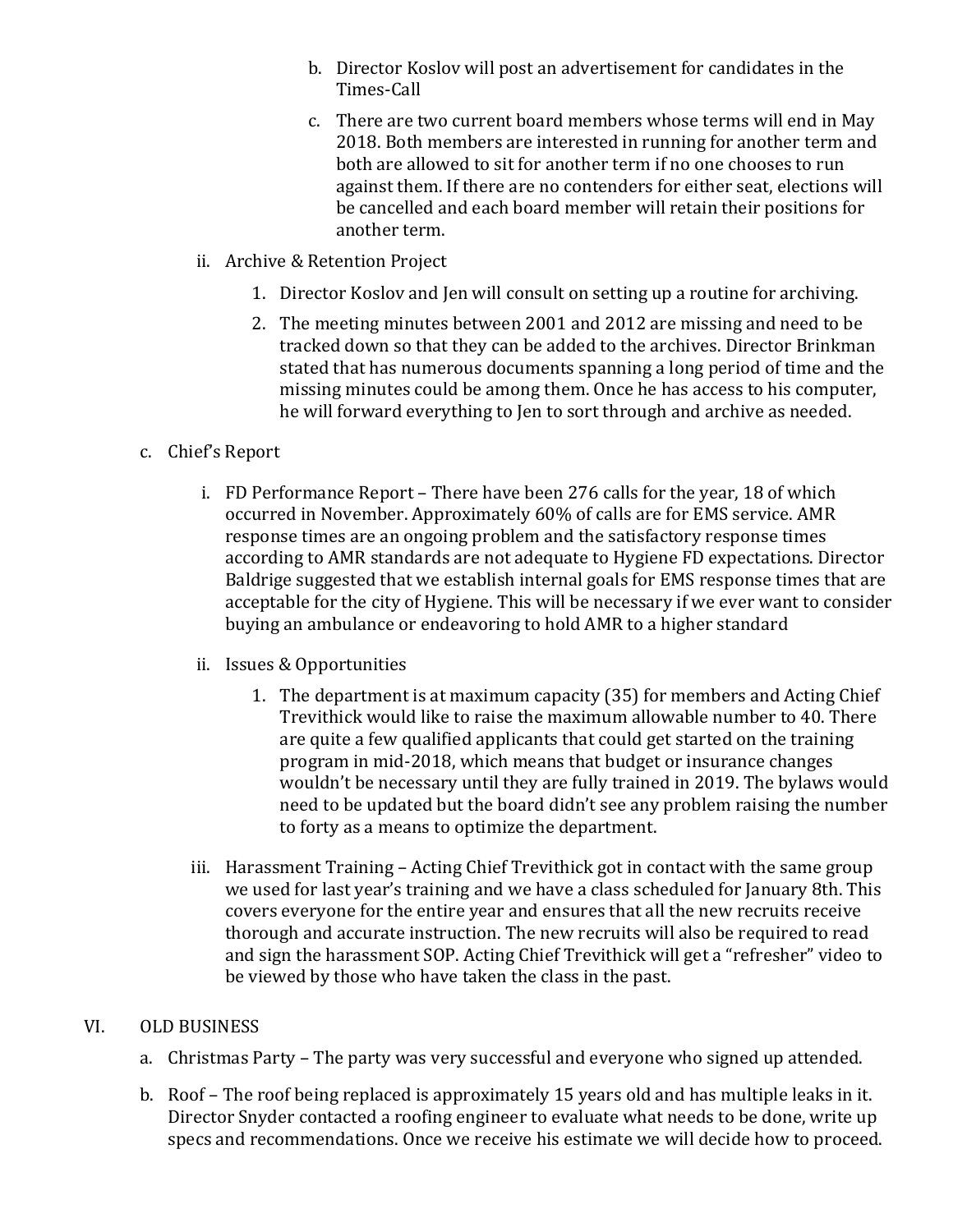- c. Volunteers for By-Laws/SOP Committee Acting Chief Trevithick has recruited a number of volunteers for the committee. He is also working on getting a copy of the 2011 by-laws to use as a baseline, which can then be added to or amended as needed.
- d. 2018 Budget
	- i. Director Baldrige presented a second version of the budget  $(V2)$  to be used for comparison with the budget presented at the November meeting. The budget presented at the November meeting (V1) showed year-round coverage but resulted in an operational deficit for the year. The V2 budget rectifies the deficit with minimal cutbacks in the number of paid shifts offered through the shift-staffing program. It was agreed that it would be difficult to cover the station year-round with the number of staff available so the reduction in the number of paid shifts is effectively irrelevant.
	- ii. The Tax Payer Bill of Rights (TABOR) provision states that government entities must maintain a reserve of  $3\%$  of fiscal year spending for emergencies. The V2 budget specifically identifies that the required amount has been allocated for this purpose. Any unused portion of the reserve will roll over into subsequent years.
	- iii. Director Baldrige presented all of data included on the Resolution to Adopt the Budget. She will submit this to the state and recommended that that board approve budget version 2, since it results in a balanced operational budget.
	- iv. MOTION Director Beeman made a motion to adopt resolution 2017-004 (Resolution to Adopt the Budget), Director Koslov seconded. Approved by unanimous vote.
	- v. MOTION Director Brinkman made a motion to adopt resolution 2017-005 (Resolution to Set the Mill Levy), Director Beeman seconded. Approved by unanimous vote.
- e. Jacket cost (Bashor) Pension Board Chair Bashor found Class III, high-visability jackets with a removable outer shell in two different lengths. Both versions have hoods and can be emblazoned with "Hygiene Fire Department" on the back. The expense has already been approved for 2017 so the board authorized Acting Chief Trevithick to purchase the jackets that best meet the needs of the department.
- f. Sale of 2830 (Barnaby: estimated auction value) The 2830 is posted for sale on the Brindlee website. The asking price was determined based on the specs, mechanic's estimated value, and the asking price of similar trucks. Brindlee posts it for free but will take a percentage of the selling price.
- g. Shift Staffing Program
	- i. Attorney John Chmil outlined the legal differences and implications of volunteers vs. part-time paid employees. Part-time paid employees are subject to the standard withholdings and are paid an agreed upon rate. The Volunteer Pension Act allows a volunteer to receive certain amounts or types of compensation, while still being eligible for pension benefits. Volunteers are therefore allowed a stipend that could be considered a nominal fee and is based on working a minimum number of hours per shift per week. However, volunteers cannot receive more than 20% of an annual base salary for someone in this position as a paid employee.
	- ii. All the members of the FD will need to commit to being either a part-time paid employee, who will not be earning a pension; or a volunteer, who cannot earn more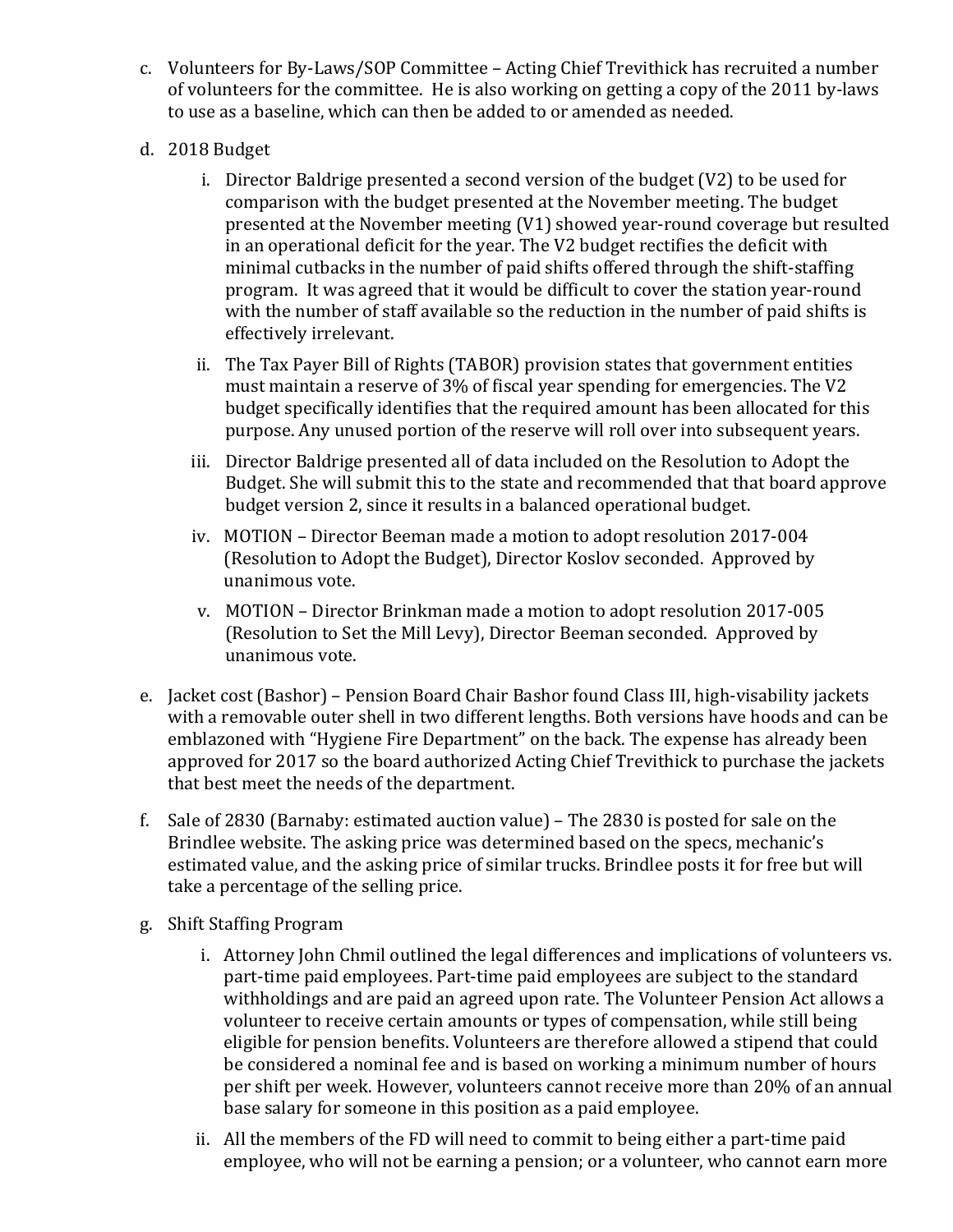than the 20% limit but will be contributing to their pension fund. No one would be allowed to transition from one status to the other until the beginning of next vear.

- iii. In the past we've received conflicting information on a few significant points so Attorney John Chmil will review the shift-staffing SOP and make recommendations on how it needs to be modified to meet the legal requirements.
- iv. Some of the requirements and expectations don't accord with the by-laws so both documents will likely require further modifications. We may need to have two sets of by-laws that apply to volunteers and part-time paid staff, respectively.
- v. The number of volunteers vs. paid staff could potentially affect the cost of our workman's comp insurance.
- vi. Captain Benzel showed that the SOP has been updated with the requested requirements that all participants be in good standing with the department and upto-date with training, as well as more thoroughly defining what "disciplinary action" means.

### VII. NEW BUSINESS

- a. Station Renovation We received the station renovation design plans from the architects. The designs show some layout changes and a floor-to-ceiling, 2-hour fire wall will be added; the wall will separate the kitchen and bathroom from the bunkers and surround all living areas. However, the new designs could shift us into new, more stringent building requirements that are unnecessary to operations. The main goal is to meet county requirements and building codes as they currently apply and to minimize expense to the taxpayers. We will continue to work with the architects to develop a design that meets with these requirements. At that point, we will begin soliciting bids to determine whether the renovation is reasonably within our budget.
- b. Training Center The County issued a new requirement for their training center facilities that one member of the department must attend an orientation session annually. Final session takes place in January.

#### VIII. GOALS

- a. Board Bylaws and SOPs: Molly Will be examined by the working committee, starting in January.
- b. Establish Level of Service for HFPD Medical Response: Scott It was agreed that this should be a point of focus for 2018
- c. Establish Level of Service for Medical Transport Service: Scott Not discussed
- d. Get record keeping system set up filing, organization, preservation, accessibility of docs: Judy - Director Koslov will coordinate with Jen on how to move forward on this in early 2018
- e. Strategic Plan: Steve The plan has been reviewed and a number of updates are in the works but the plan is generally being adhered to. Director Brinkman will continue to work on making the necessary changes and send them to the board for review. Director Koslov requested that he track all changes so that the board can see what has been updated in order to compare with previous versions. Director Brinkman noted that there is nothing in the plan about the possibility of an ambulance although it might still be too early to make